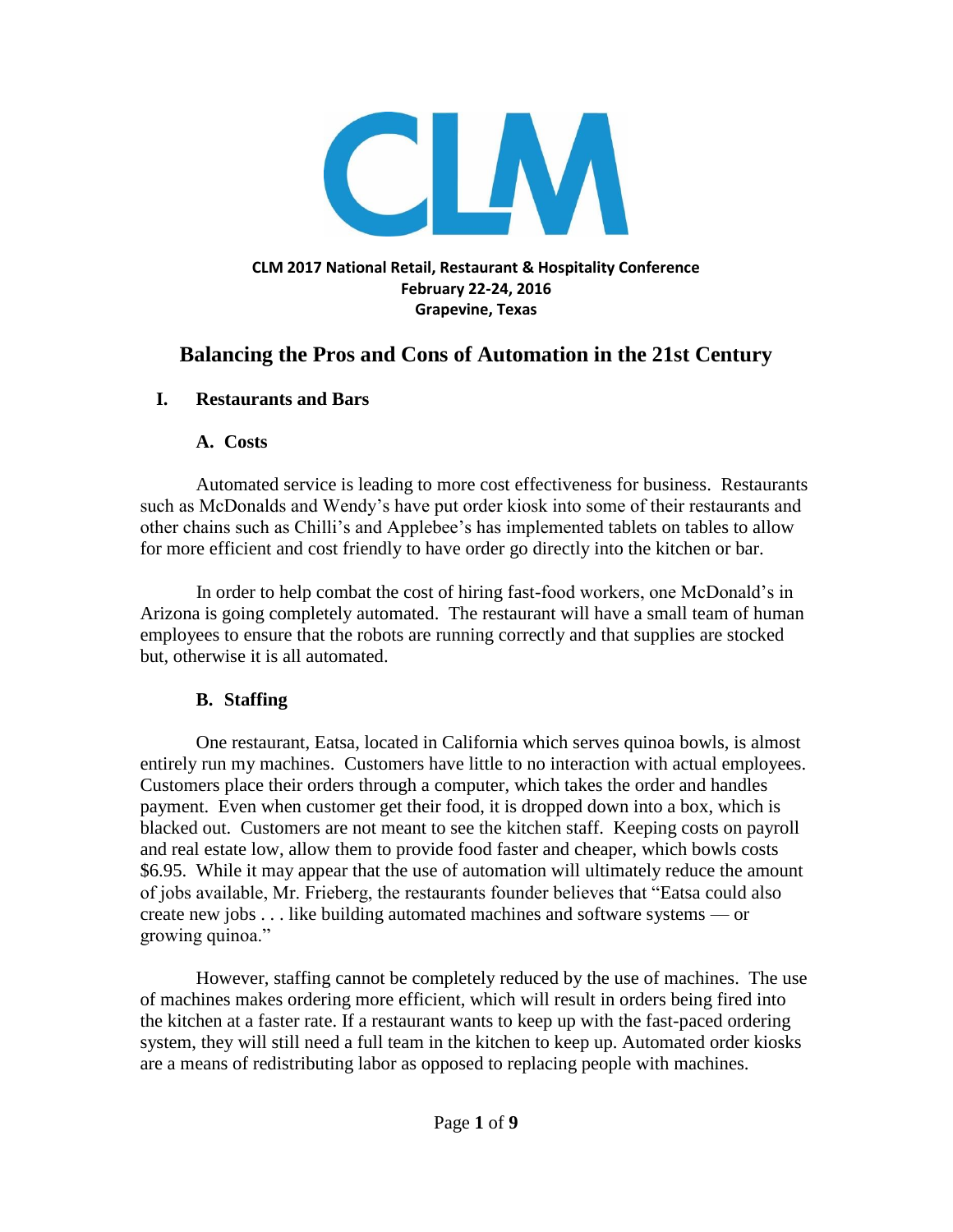One place where these have been successful, without staff cuts are at airports. Company, OTG, has 1500 devices in use between JFK and LaGuardia airports. The use of these devices has lightened the responsible of wait staff allowing them to focus more on greeting customers and helping them with the ipad use. One drawback however, is human error, while the systems are designed to eliminate error, people sometimes do not get what they have ordered and the system is not always easy for people to understand or use.

## **C. Inventory**:

Bars and restaurants can also use this new technology to better keep track of their inventory. Radio Frequency Identification technology, or **RFID**, can help employers track assets, monitor employee performance, even regulate customer payments. With a device that measures inventory, it is also easier to track customer preferences and determine what is or is not selling in a business.

The use of "RFID Systems will allow you to generate management reports that provide detailed information on each assigned asset, help monitor employee performance, and personalize the experience for your guests." In a particularly relevant example, RFID technology can be used to cut the losses in product associated with draft beer by 20%. With sensors that measure the pour, there is less lost product. And, all of this measuring complies to form a daily report, which can be used to analyze losses. Cite:<http://gaorfid.com/bars-and-nightclubs-rfid-systems/>

## **D. Control/Self-service (dram shop)**

 One company, "Pour my Beer" has opened several self-service bars in over 200 restaurants and bars across the country. One mechanism that they have employed to help control the rick involved with self-service is the use of automated wrist bands. According to the company's founder, each wrist band when held up to the machine gives 32 ounces or two beers at a time to one person. If a person wants more to drink they need to reactivate their bracelet. According to Goodman, the machines have made them more efficient and they are making more money on beer sales. However, people will still need to watch out for underage drinking when the wrist band is purchased.

## **E. Customer Preference does not equal success**

 Another reason for this upward trend is the customer preference to avoid human interaction. Customers enjoy the speed, accuracy, and convince of touchscreens. However, despite the positive feedback from consumers, the type of automation does not always work. For example, restaurants that have complicated menus or menus with require "hands-on" preparation, such as making biscuits or complicated burgers may find it difficult to implement the system. And any restaurant that requires table service will still need weight staff.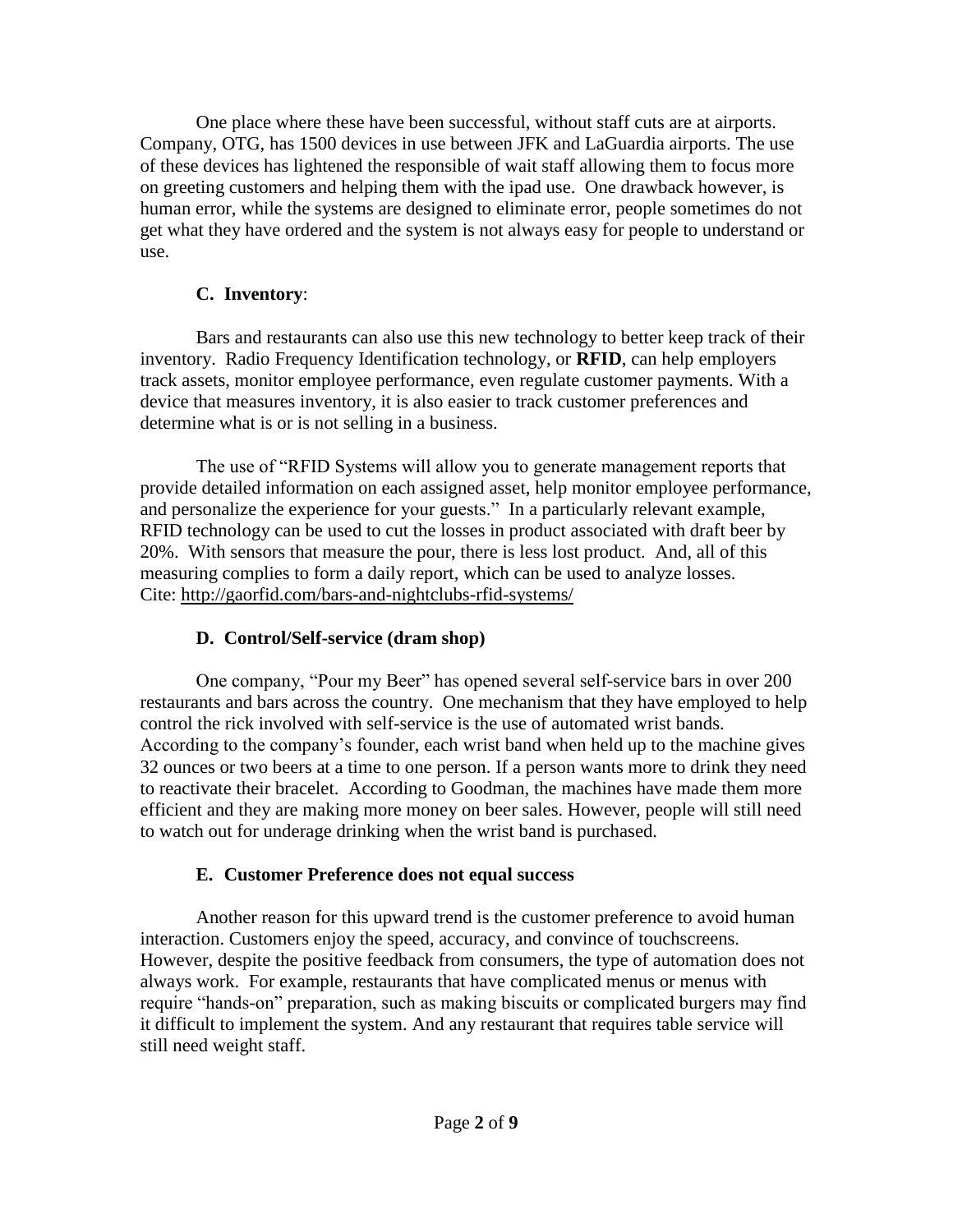One restaurant, Yo!Sushi, has experimented with drone service instead of waiters but the results have currently been unsuccessful. The drones can only deliver a few light items, and often times the food item doesn't make it to the table. The drones crash into table legs and struggle to hover. Part of this difficulty, is that the drone was operated by someone who inexperienced in operating such crafts and had difficulty maintaining control of the device once it is in the air.

## **II. The hospitality Industry:**

## **A. Phone Automation with Alice**

 Alice, is an automated program which connects Hotel guests, to staff, and concierge. However, the system is not perfect, and some general managers feel that its use hinders their ability to do their job.

 One of the pros of using this system is the integration of task management. One General manger for a Hotel in New York stated, ""This increases the productivity of the service that our front desk provides to our guests."

 Some of the cons include, the automatic settings not being adjustable to the wants and needs of guests. Once General manger stated that guests have been frustrated with automated lighting. He stated that the "technology that tells you when someone walks out is not where it's supposed to be. Sometimes a guest will be quietly working in their room and the lights will go out and piss them off."

 When it comes to actually checking into hotels, one general manger felt like it should be option for guests, but not the only option.

Much like airlines, imagine being able to walk into a hotel, scan your credit card, and be given an access code to your room without ever speaking to a person. One New York City Hotel, Citizen M, has done just this. The hotel offers "offers self-check-in at welcome kiosks in the art-filled double-height lobby staffed by friendly hosts." But this is not a luxury hotel, almost all the rooms are identical and made to cost-friendly. But this hotel is truly dedicated to its tech-savvy image, reservation can only be made online.

## **B. Keyless Access to Your Hotel Room**

 Multiple hotel chains have begun using "keyless" access for guests, which eliminates the need for guests to keep track of plastic hotel room keycards. There are different apps available for use. One example is the Starwood Preference Guest mobile app. With the app, "[o]n the day of their stay, guests will receive an update on when the hotel room will be available along with a room number. Once the room is ready, guests can skip the front desk, head directly to the room and open the door with the phone via a Bluetooth connection."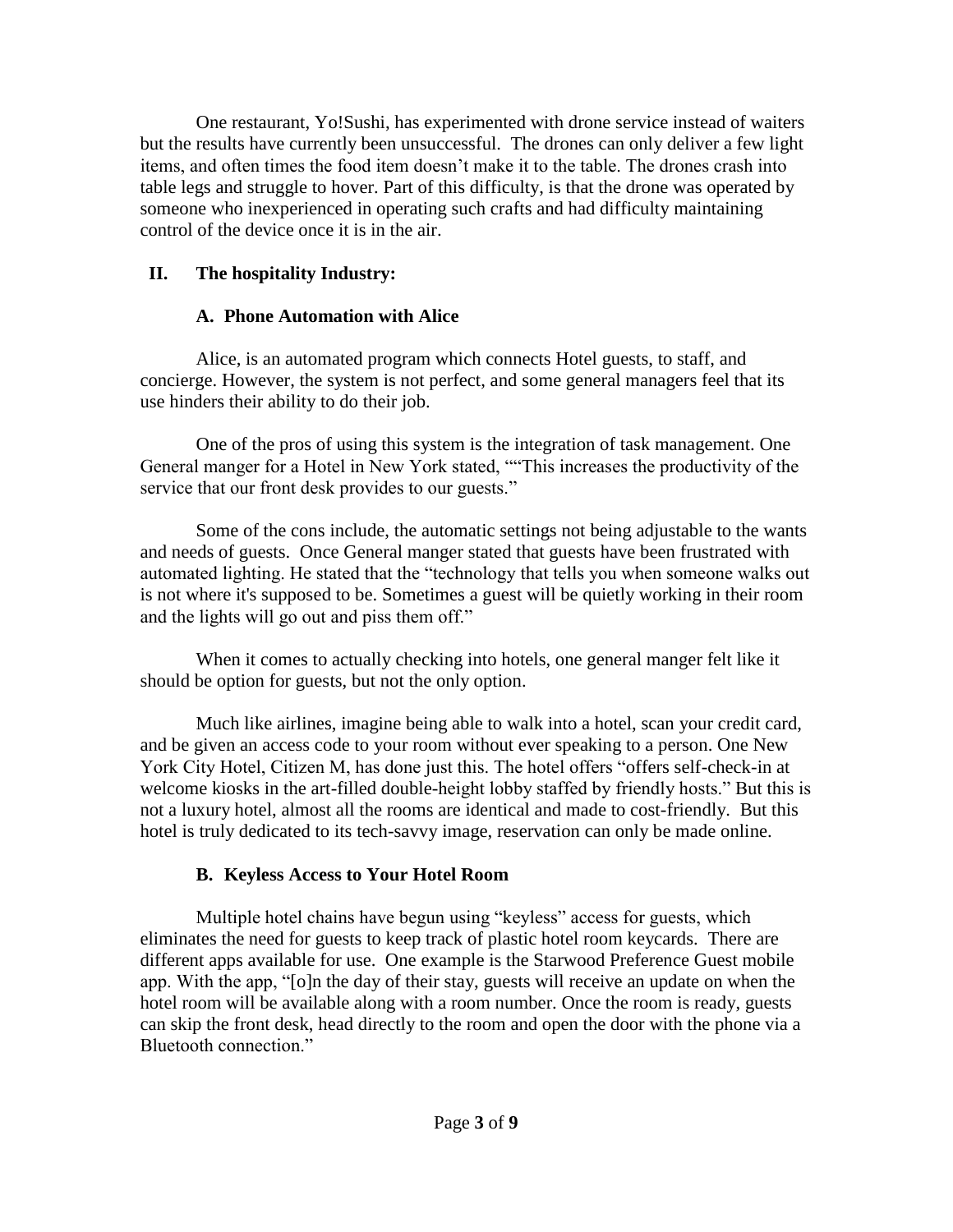The Hilton Hotel chain uses another app, exclusively available through their loyalty program app, which allows guests to pick their room much like they would pick out a seat on an airplane. The app works through a Bluetooth connection with a guests mobile app. And they do not need to hold their phone up to another device but rather need to push a button on their phone that unlocks the door to their room. This feature allows hotel guests to unlock their door within 5 feet of it or from within it for room service.

 This type of application also prevents several safety questions though. If it is well known that this device is used, then what is to stop people from pretending to be room service in an attempt to get into the room of another. Also, in the event that someone's phone dies, they will still need to go down to the concierge desk. Geraldine Caplin, the Vice-President of and global head of digital at Hilton Worldwide, stated that the app is safe but did suggest that guests use passwords to protect their phones for when they are not on hotel property.

#### **C. Hacking the system**

Despite the efficiency, hacking into these automated systems is something to keep in mind. One hacker, Jesus Molina, while staying at the St. Regis in Shenzhen, China, discovered that he was able to "take control of the thermostats, lights, TVs and window blinds in all of the hotel's 250-plus rooms, as well as alter the electronic "Do Not Disturb" lights outside each door—all from the comfort of his luxurious bed." At the hotel, every guest is given a ipad with a butler application, but guests make the mistake of thinking that they are using secure network when they are not. Mr. Molina even said that he did not have to be in the hotel, he could have done it from any location. Further he stated that it would only take him a day or so to get control over all of the rooms in the hotel.

#### **D. Reliance on automated feedback**

 The industry can even now on electronic feedback, which consumers can then use to pick which hotel to stay at in the future. One such program is called "Trust You." Trust You, works to maintain communication with guests from booking to checkout. Hotel employees can use the system to message their guests in real time. The system also allows the hotel to get feedback quickly, so that they can work on any changes that are negatively affecting a guest's stay with the hotel. The more people who post, the more feedback and exposure a hotel gets.

 However, the human element of this program cannot be ignored. The program will base its data off of what people put in, which may not always be accurate or truthful. For one guest waiting 5 minutes for a new pool towel may be fine, for another, it could be outrageous.

#### **III. Retail industry**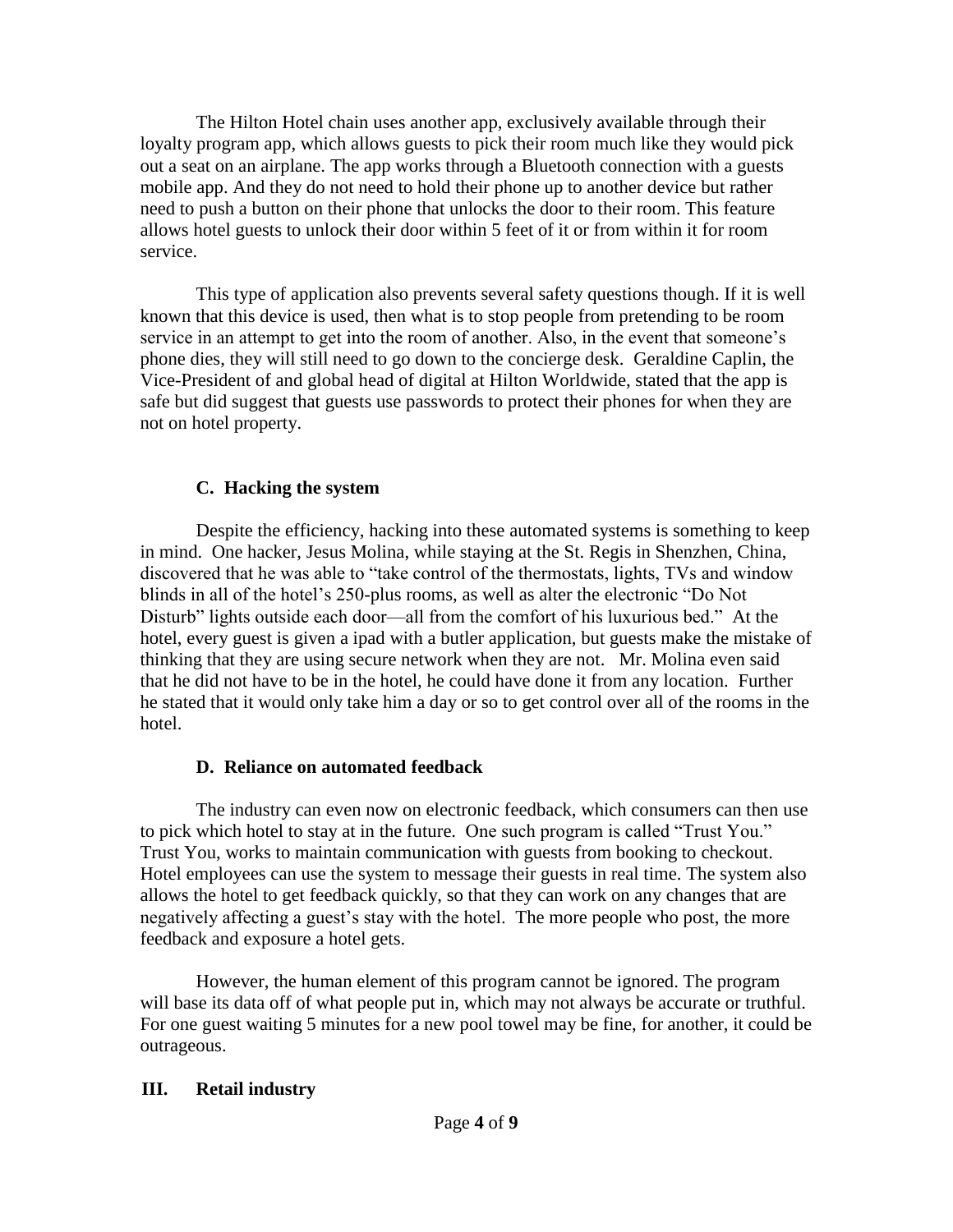The retail industry has also made use of new automated technology.

## **A. Making Gold**

Automation in the retail industry, has one main purpose, to make the business more profitable. Utilizing this new type of technology can reduce cost, improve customer experience and keep better track of inventory. The Starbucks Order & Pay App is just one example of an app used by Starbucks customers. The app allows people to ore-order their beverage and skip the hassle of waiting in long rush-hour lines. Automated emails are also used to acknowledge online orders, send discounts, and coupons to customers. 7-Eleven offers different deals and discounts based on weather and location, and it is "heavily depend[ant] on automation."

 Such devices are being used by small and big businesses alike. With customers changing and the way people are shopping changing, traditional advertisements and promotions are no longer as effective as they once were. Automation changes this and this the new way to increase sales.

# **B. Inventory Accuracy**

 Automation has also increased the accuracy of information that retailer get regarding their inventory. For example, many companies who provide utility service have turned to automation to help ensure they always have what they need to complete a job, but not too much extra inventory. Paper updates take time, and are dependent on accurate human reporting, which affects accuracy and the time efficiency. Service lists include staff, vehicles, and inventory, and if the inventory is reported correctly, it makes the difference between a speedy completed job in one trip or potentially over several trips, which increases costs.

 Use of RFID technology, which uses bar codes, is easier to keep track of than handwritten inventory sheets, which can be entered incorrectly or misread. Not only does this technology make inventory easier to keep track of, but due to its speed, puts in faster orders for replacement parts and can automate bills for customers faster.

# **IV. Employment Issues**

# **A. FLSA & Wages**

 Currently, the federal minimum wage is \$7.25 per hour. However, several states have minimum wages that exceed this amount. For example, in New York and California, the minimum is growing to be gradually raised to \$15 per hour. This could lead to a greater reduction in the work worse and a heavy reliance on automation to save on labor costs. According to the California Restaurant Association, the raise in the minimum wage will create "undesirable options, including cutting staff, raising prices and adopting automation."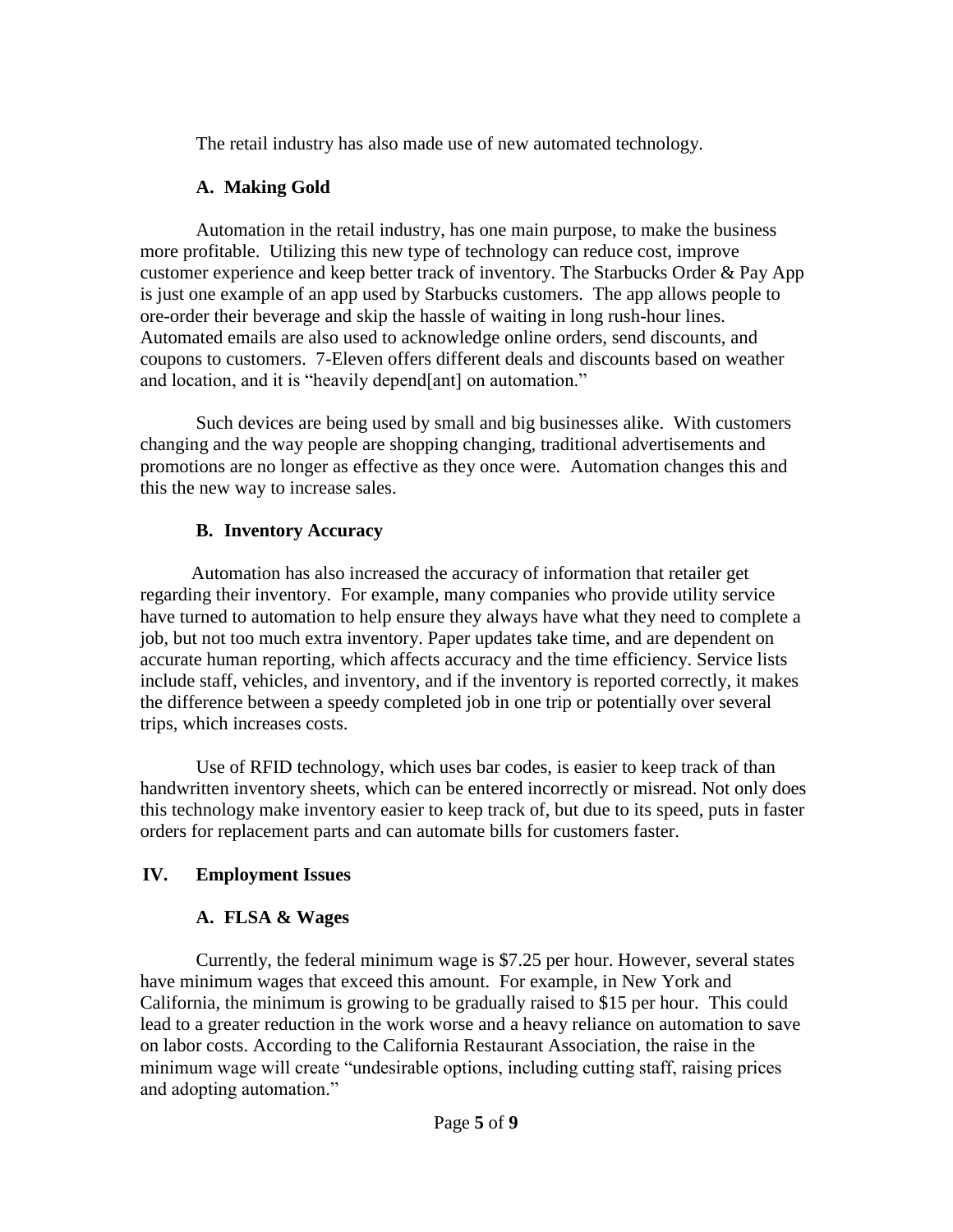Professor Graham of Duke University points to Amazon, as an example of a company that continues to add warehouses to its flock but hire less and less employees. And, this increase is not just going to affect low-income positions. A recent report put out by the White House "found that people earning between \$41,000 and \$83,000 (\$20 to \$40 an hour) face a 31% median probability of being replaced by automation." Professor Jones, an assistant professor at the University of Cincinnati, breaks it down to basic arithmetic. If it is cheaper to hire people than switch to automation, businesses will not switch, however, if hiring real people becomes the more expensive option than companies will make the switch.

Ed Rinsi, the former President of McDonald's stated that a raise in the minimum wage to \$15 an hour, would lead to greater automation within the company. In relation to the Fight for \$15 protest, he went so far as to say, "[w]hat they're really demonstrating for is accelerating the date at which their job disappears to a machine." At first glance it appears to be a harsh view but it is a reality that workers may soon face in the dawn of automation age.

Mr. Rinsi witnessed all sorts robotic technology to be implemented into the restaurant industry, at the National Restaurant Show. He also commented that the use of these machines in Europe is already the norm. In 2011, McDonalds order 7,000 kiosks to replace entry-level employees.

#### **B. Automation Equals Better Record Keeping and Less FLSA Issues that Could Lead to Multi-million Dollar Law Suits.**

McDonald's just entered into multi-million dollar settlement, which may have been avoidable had the store utilized automation in their restaurant. The price tag for not using it, cost MdDonald's \$3.75 million in a settlement over labor law violation by one of its California franchisees. Lawyers represented about 800 employees. \$1.75 of the total was awarded to plaintiffs as back pay and the other 2 million was in legal fees. This lawsuit comes in the midst of another lawsuit dealing with whether or not McDonald's is a joint employer of franchise workers.

McDonald's was accused of violating California law for "failing to pay overtime, keep accurate pay records and reimburse workers for time spent cleaning uniforms." Another part of this settlement is requiring McDonald's to train the Smith family, its franchisee, on how to "use [the] corporate software designed to ensure compliance with California's uniquely strict employment laws." Whether the franchise owners of this McDonald's want to or not, they will be shown how to utilize this technology, and hopefully avoid such errors in the future.

#### **C. Human Resources**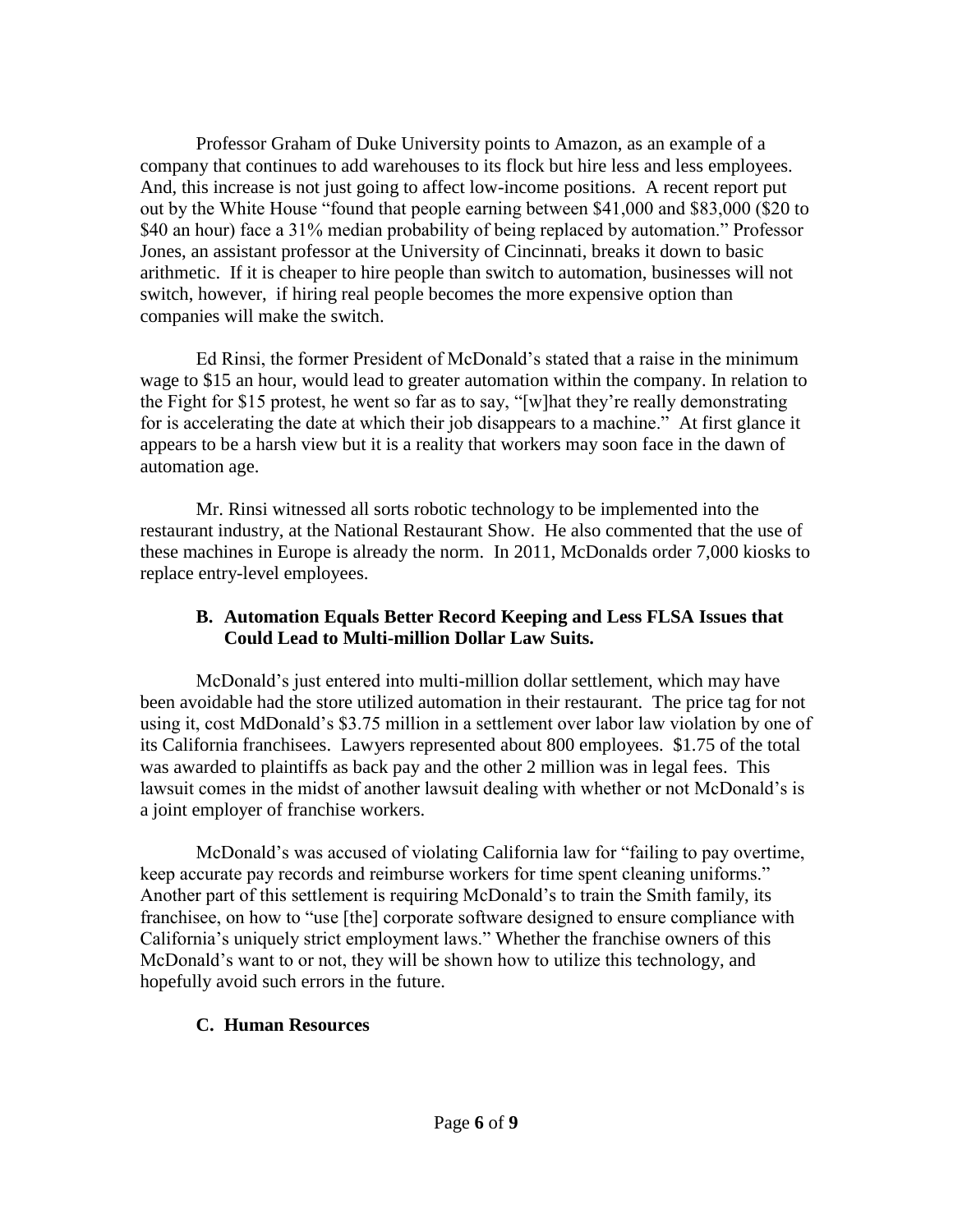Even Human Resource Departments have begun to utilize automation. Some examples of tasks that can be automated include: hiring, firing, leave requests, time sheets, and performance appraisals.

## **V. Privacy Concerns**

One of the major concerns with automation within any industry is privacy. In a system that can be hacked or only accessed when a building has access to power, how can companies and employers ensure that the information that they have is kept safe.

 With Big Date comes big risk. It has happened to everyone. You are searching for a birthday gift for a friend or family member on amazon, and the next time you log onto social media, all the ads have charged to correspond with your recent search history. Use of such information can be used to discriminate, create breach risks, eliminate anonymity, and the government will likely be exempted. For example, according to the Electronic Privacy Information Center,

[t]he use of predictive analytics by the public and private sector … can now be used by the government and companies to make determinations about our ability to fly, to obtain a job, a clearance, or a credit card. The use of our associations in predictive analytics to make decisions that have a negative impact on individuals directly inhibits freedom of association.

Customer loyalty could also be destroyed if a company leaks all of a customer's private purchase information. This has already happened to Target, Home Depot, P.F. Chang's, and even eBay. The recent hack on Sony led to the leaking of unreleased movies and the private employee information.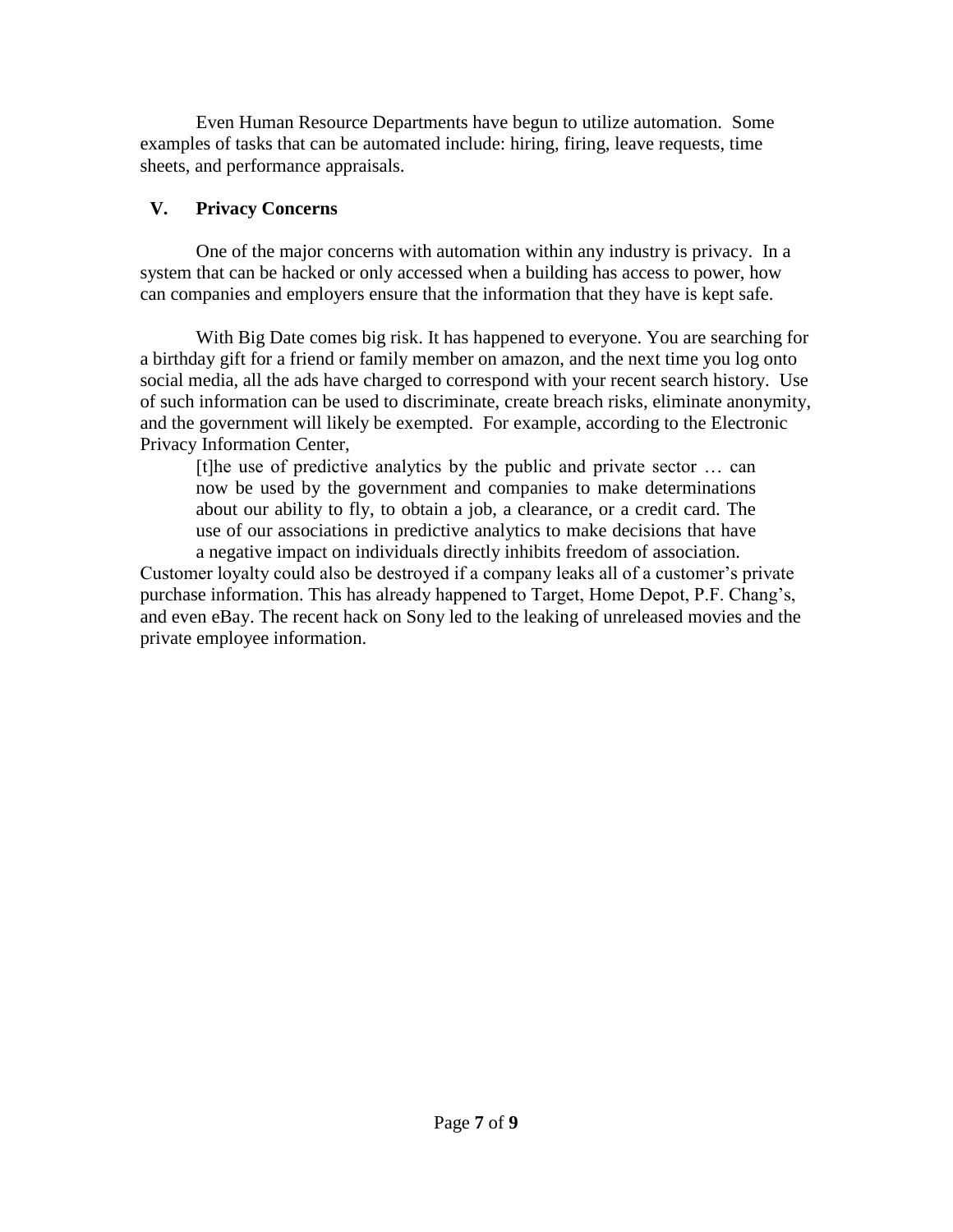# **References**

## **I. Restaurants and Bars**

#### **A. Costs:**

Cite: [https://pos.toasttab.com/blog/how-restaurant-automation-can-boost](https://pos.toasttab.com/blog/how-restaurant-automation-can-boost-efficiency-convenience)[efficiency-convenience](https://pos.toasttab.com/blog/how-restaurant-automation-can-boost-efficiency-convenience)

Cite: [http://newsexaminer.net/food/mcdonalds-to-open-restaurant-run-by](http://newsexaminer.net/food/mcdonalds-to-open-restaurant-run-by-robots/)[robots/](http://newsexaminer.net/food/mcdonalds-to-open-restaurant-run-by-robots/)

#### **B. Staffing**

Cite: [http://www.nytimes.com/2015/09/09/upshot/restaurant-of-the-future](http://www.nytimes.com/2015/09/09/upshot/restaurant-of-the-future-service-with-an-impersonal-touch.html?_r=0)service-with-an-impersonal-touch.html? $r=0$ 

Cite: [http://www.digitalsignagetoday.com/blogs/why-restaurant-ordering](http://www.digitalsignagetoday.com/blogs/why-restaurant-ordering-kiosks-wont-replace-employees-2/)[kiosks-wont-replace-employees-2/](http://www.digitalsignagetoday.com/blogs/why-restaurant-ordering-kiosks-wont-replace-employees-2/) 

Cite: [http://www.computerworld.com/article/2494280/tablets/a-restaurant](http://www.computerworld.com/article/2494280/tablets/a-restaurant-firm-turns-to-ipads--automation----and-more-hiring.html)[firm-turns-to-ipads--automation----and-more-hiring.html](http://www.computerworld.com/article/2494280/tablets/a-restaurant-firm-turns-to-ipads--automation----and-more-hiring.html)

#### **C. Inventory**:

Cite:<http://gaorfid.com/bars-and-nightclubs-rfid-systems/>

**D. Control/Self-service (dram shop)** Cite**:** <http://money.cnn.com/2015/01/16/smallbusiness/beer-self-service/>

## **E. Customer Preference does not equal success**

Cite: [http://www.wsj.com/articles/why-restaurant-automation-is-on-the](http://www.wsj.com/articles/why-restaurant-automation-is-on-the-menu-1458857730)[menu-1458857730](http://www.wsj.com/articles/why-restaurant-automation-is-on-the-menu-1458857730)

Cite: [https://www.theguardian.com/lifeandstyle/shortcuts/2013/jun/10/yo](https://www.theguardian.com/lifeandstyle/shortcuts/2013/jun/10/yo-sushi-drone-delivery-service)[sushi-drone-delivery-service](https://www.theguardian.com/lifeandstyle/shortcuts/2013/jun/10/yo-sushi-drone-delivery-service)

## **II. The hospitality Industry:**

## **A. Phone Automation with Alice**

Cite: [http://info.aliceapp.com/product.](http://info.aliceapp.com/product)

Cite: [http://info.aliceapp.com/blog/what-hotel-functions-can-and-cant-be](http://info.aliceapp.com/blog/what-hotel-functions-can-and-cant-be-replaced-by-technology)[replaced-by-technology](http://info.aliceapp.com/blog/what-hotel-functions-can-and-cant-be-replaced-by-technology)

Cite: [http://www.nytimes.com/2014/12/28/travel/hotel-review-citizenm](http://www.nytimes.com/2014/12/28/travel/hotel-review-citizenm-in-manhattan.html)[in-manhattan.html](http://www.nytimes.com/2014/12/28/travel/hotel-review-citizenm-in-manhattan.html)

#### B. **Keyless Access to Your Hotel Room**

Cite: [http://www.cntraveler.com/stories/2015-09-09/your-hotel-key-is-the](http://www.cntraveler.com/stories/2015-09-09/your-hotel-key-is-the-smartphone-you-already-own)[smartphone-you-already-own](http://www.cntraveler.com/stories/2015-09-09/your-hotel-key-is-the-smartphone-you-already-own)

Cite: [http://www.cntraveler.com/stories/2015-09-09/your-hotel-key-is-the](http://www.cntraveler.com/stories/2015-09-09/your-hotel-key-is-the-smartphone-you-already-own)[smartphone-you-already-own](http://www.cntraveler.com/stories/2015-09-09/your-hotel-key-is-the-smartphone-you-already-own)

#### **C. Hacking the system**

Cite: <https://www.wired.com/2014/07/hacking-hotel-room-controls/>

- **D. Reliance on automated feedback** Cite:<http://www.trustyou.com/>
- **III. Retail industry**
	- **A. Making Gold**